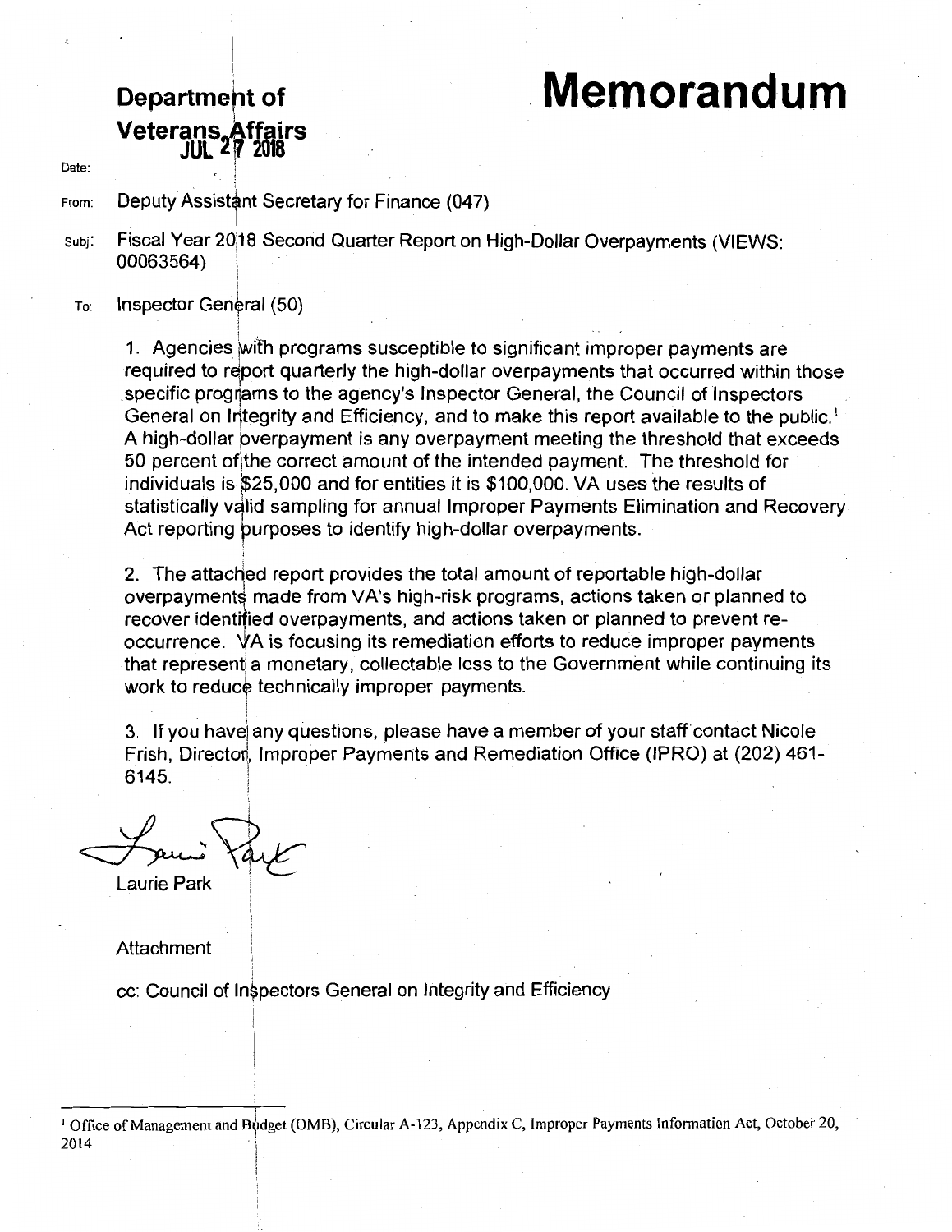#### **Executive Order 13520 – Reducing Improper Payments Department of Veterans Affairs (VA) Fiscal Year (FY) 2018 Second Quarter High-Dollar Overpayments (HDOPs) Report**

#### **Total High-Dollar Overpayments Identified in Quarter: \$742,744.35[1](#page-1-0)**

#### **Actions/Plans to Recover Overpayments:**

VA will provide a Notice of Indebtedness to debtors informing them of VA's intent to recover the debt, remedies, and the consequences of failure to cooperate with collection efforts. VA will aggressively pursue the collection of delinquent debts through all means necessary, including but not limited to internal offset from current or future benefit payments, installment agreements, and/or the Treasury Offset Program.

#### **Overall Actions/Plans to Prevent Re-occurrence of Improper Payments:**

VA is working to prevent re-occurrence of improper payments in its high-risk programs by implementing corrective action plans (CAPs). Key overall actions to prevent future overpayments, as well as milestones from the published CAPs are provided below:

#### **Veterans Health Administration:**

- o Develop and implement guidance and standard operating procedures (SOP) regarding adherence to Fee Basis Claims System (FBCS) scrubber edits and proper processes to follow when scrubber edits do not apply to the claim. Estimated Completion Date: July 2018.
- o Define the process to purchase care consistent with VA Acquisition Regulations (VAAR) requirements for individual authorizations less than \$10,000 and increase the percentage of VAAR compliant individual authorizations less than \$10,000 to purchase care in the community with the appropriate delegation of authority. Estimated Completion Date: July 2018.
- o Develop and implement a plan to ensure all non-VA physician-administered drugs (other than orally administered) are paid in accordance with the Code of Federal Regulations. Estimated Completion Date: August 2018.
- o Implement business rules into the Program Integrity Tool (PIT) and FBCS to proactively identify improper payments in a prepayment stage. Estimated Completion Date: July 2018.
- o The Office of Clinical Integration (CI) will review training material and guidance to the field for referral to the Choice program through the contractor portal (10-0386,

<span id="page-1-0"></span> <sup>1</sup> All high-dollar overpayments are attributed to VHA. HDOPs were found in the following VHA programs Beneficiary Travel (BT) and Civilian Health and Medical Program of the Department of Veterans Affairs (CHAMPVA).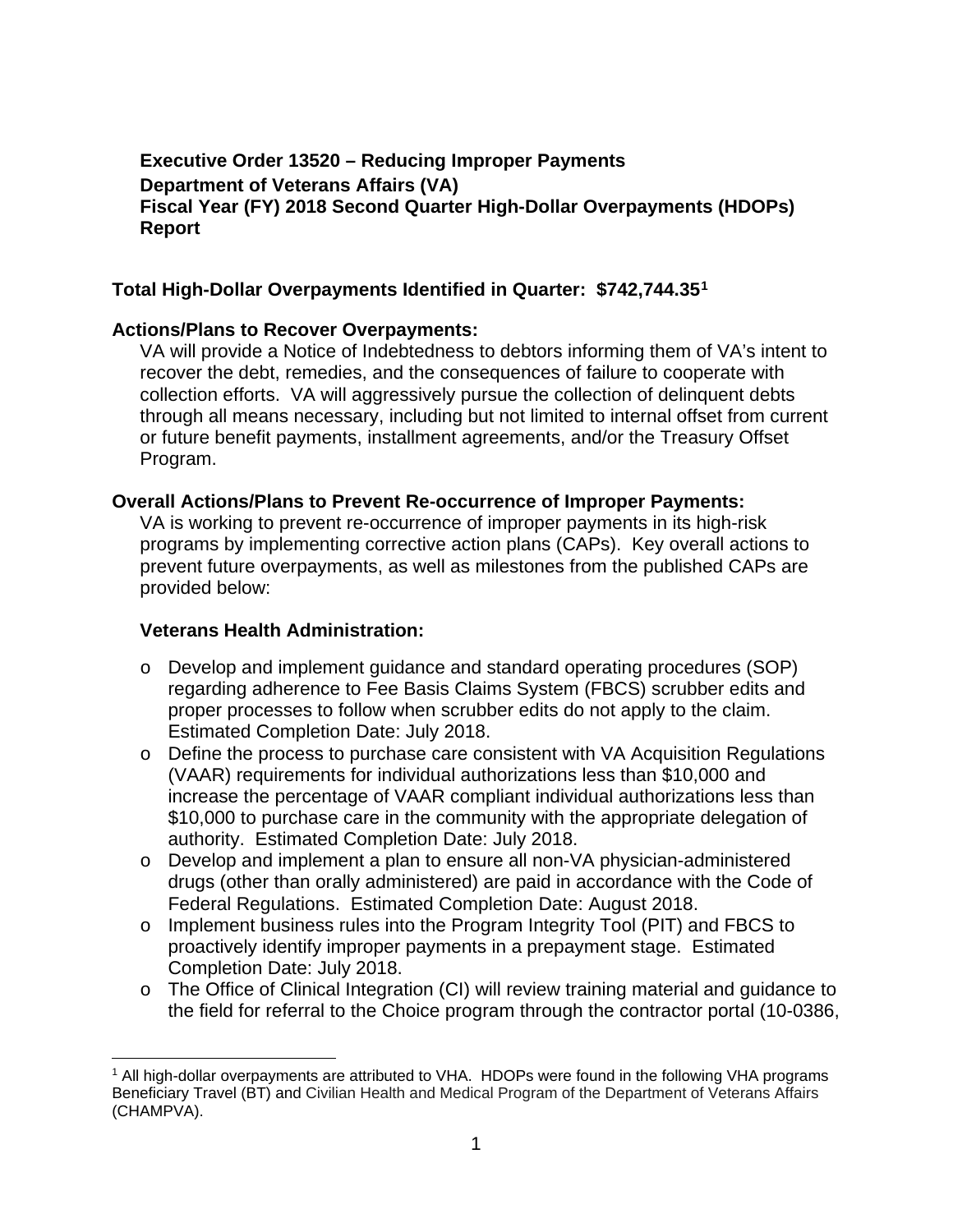eligibility documentation, referral process flows and SOPs, etc.), make updates as needed, and inform the field. Estimated Completion Date: July 2018.

- o The Beneficiary Travel Self-Service System (BTSSS), commercial off the shelf, Software as a Service (SaaS) solution will provide a customized and enhanced tool to streamline claims, automate eligibility determinations and payment processing, detection and prevention of improper payments, and enhance its reporting and auditing capabilities. Scheduled testing of BTSSS began at test sites in September 2017. Once test sites have proven successful, implementation will be scheduled throughout VA. Estimated Completion Date: September 2018.
- o The National Program Office for Prosthetic and Sensory Aids Service (PSAS) is working towards the development of internal controls to support the Micro Purchase Threshold increase (\$10,000) for purchase card holders in PSAS. Additional efforts to streamline the ordering process for PSAS is being addressed by coordinating efforts to ensure timely access to services and unburden VA contracting officers previously required to purchase PSAS durable medical equipment and supplies > \$3,500. This will allow for PSAS staff to pay for all durable medical equipment and supplies locally <\$10,000.00. Estimated Completion Date: September 2018.
- o VHA will work closely with the continuation of the information technology (IT) project to streamline vendor selection, lower threshold for claims to be routed to a High Dollar Review Queue, elimination of manual work arounds for reopened claims, and other enhancements to improve payment accuracy. Estimated Completion Date: September 2018.
- o In September 2017, a quarterly reporting process was developed that allows for more targeted reviews of Sole Community Hospitals' vendor files, to review for critical changes prior to staff reviews, avoiding vendor file selection errors. Estimated Completion Date: September 2018.
- o Implement a daily post payment review of approximately 20 percent of each employee's workload. Estimated Completion Date: September 2018.
- o PSAS will work with Veteran Integrated Service Network (VISN) Purchase Card Managers to provide required purchased card supporting documentation to include VA Forms 0242 and reconciliation reports for the 2018 Improper Payments Elimination and Recovery Act (IPERA) review. Estimated Completion Date: September 2018.
- o Review existing vendor desk procedures for the Health Care Reimbursement staff, make necessary updates, and conduct refresher training for all voucher examiners, leads, and queue clearers for the critical connection between payment accuracy and proper vendor and facility type selection. Estimated Completion Date: September 2018.
- o Since 2015, data matches with Centers for Medicare and Medicaid Services (CMS) and Tricare are being utilized to detect changes in the beneficiary's status that could affect CHAMPVA eligibility. Estimated Completion Date: September 2018.
- o For utilities over the simplified acquisition threshold of \$150,000, local fiscal offices will review new and existing VA Forms 1358, Obligation or Change in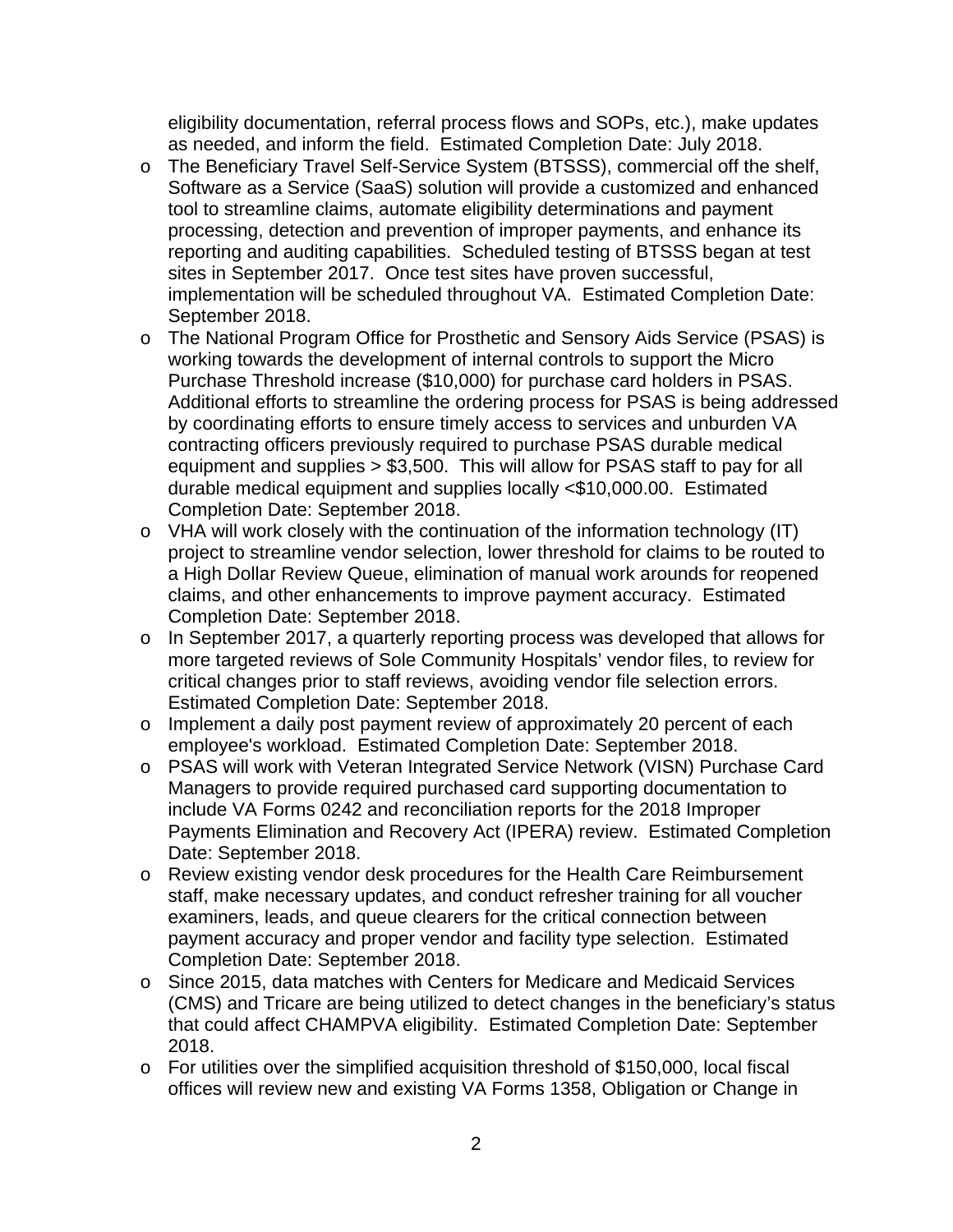Obligation, and require facilities to give evidence that Federal Acquisition Regulation (FAR) Part 41 (Utilities) has been complied with. Fiscal offices will not establish new 1358s without complying with FAR Part 41. Program offices utilizing non-compliant 1358s will have 1-month to submit requirement to Network contracting office to establish a contract. Contracting offices will have 3-months to attempt to award a contract. Office of Management will update VA 1358 policy as needed to ensure the success of this corrective action. Estimated Completion Date: September 2018.

- o VHA Program & Logistics Office (P&LO) personnel will review contracted payments and proposed acquisition findings as subject matter experts to determine appropriate payment determination. P&LO will also assist with updating test plans and explore best practices and corrective actions to remediate identified errors. Estimated Completion Date: September 2018.
- o VHA will work closely with P&LO, VA National Acquisition Center (NAC), and Strategic Acquisition Center (SAC) to establish ways to verify line item pricing on VHA and national contracts for IPERA testing. Estimated Completion Date: September 2018.
- o VHA will work closely with the VA NAC to obtain national contracts when referenced in purchase orders. Estimated Completion Date: September 2018.
- o VHA will work closely with the VA NAC and SAC to document internal controls and ways to verify line item pricing on national contracts for IPERA testing. Estimated Completion Date: September 2018.
- o Implement an interactive competency assessment to be taken yearly by the Veterans Administration Medical Center (VAMC) State Home Per Diem (SHPD) point of contact to ensure properly trained staff are reviewing the application packages and making correct payments. Estimated Completion Date: September 2018.
- o VHA had a supplemental measure to increase the number of FAR compliant contracts for Community Nursing Home and Inpatient Hospice care to 95 percent by September 30, 2018. As of December 2017, 93 percent of contracts (Basic Ordering Agreements [BOA]) were signed by Contracting Officers; however, these payments remain improper because order officer delegations were not established as required. VHA has pilots in two VISNs, working on the development and implementation for converting BOAs to Indefinite Delivery, Indefinite Quantity FAR-compliant contracts. Estimated Completion Date: September 2018.
- o VHA has provided technical assistance to VAMCs that have converted skilled home care authorizations to the Medicare Prospective Payment System (PPS). VHA has clarified the types of skilled home care authorizations that are appropriate for Medicare PPS. VHA has provided guidance to VAMCs on the use of Choice provider agreements for skilled home care. Estimated Completion Date: September 2018.
- o Define and revise management process for resolving Purchased Long Term Services and Supports audit findings for lack of supporting documentation. Estimated Completion Date: September 2018.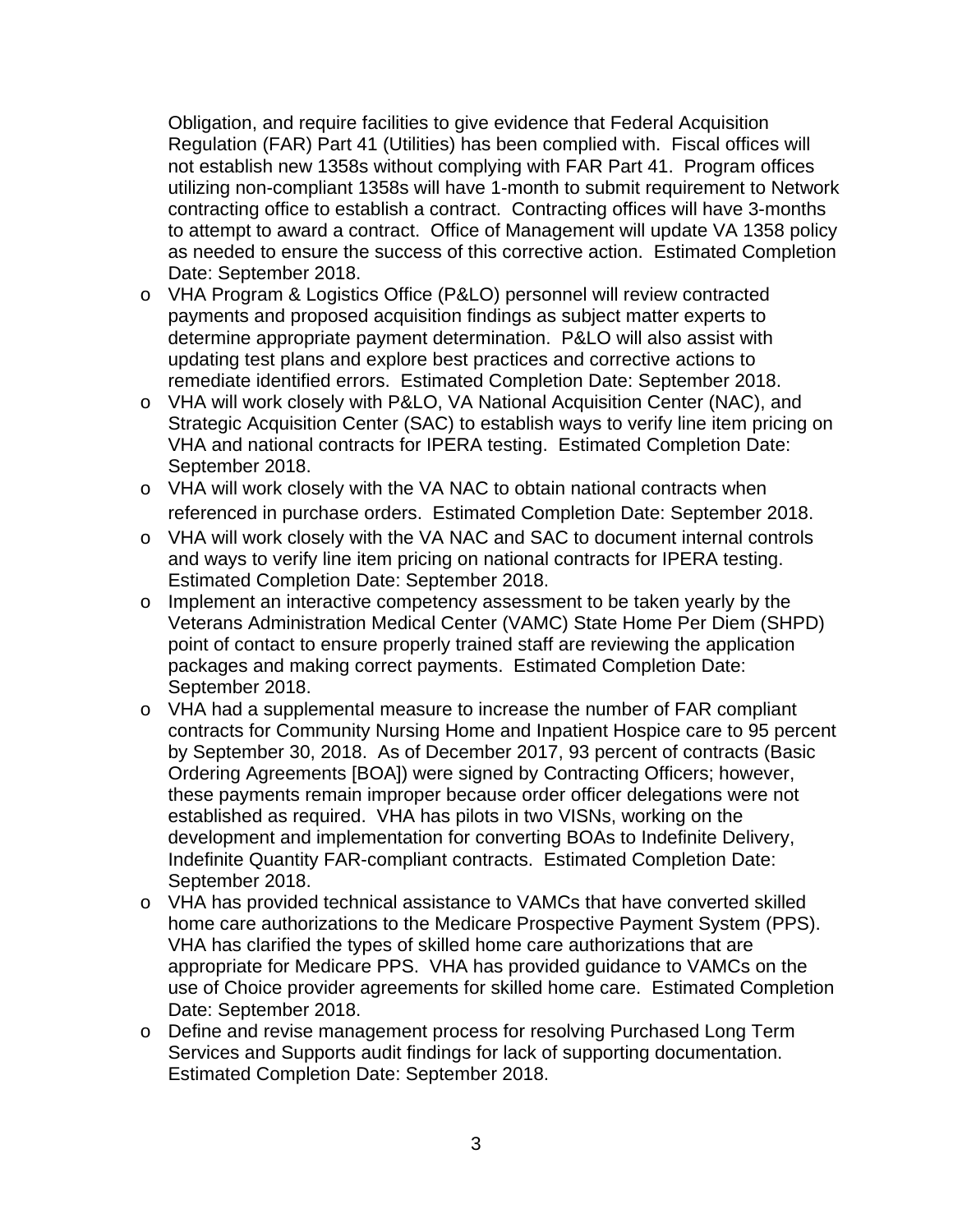- o VHA P&LO will assist in providing the delegation of authority for purchase card payments when not readily available by the field. Estimated Completion Date: September 2018.
- o VHA will work closely with the VHA Consolidated Mail Out Pharmacy (CMOP) to obtain United States Postal Service/United Parcel Service (USPS/UPS) tracking numbers to confirm receipt and the VA NAC to obtain line item pricing) to verify amount paid. Estimated Completion Date: September 2018.
- o CI will obtain full compliance adopting the following Medicare Schedules, when applicable:
	- Durable Medical Equipment, Prosthetics/Orthodontics, and Supplies
	- Hospital Outpatient Critical Access Hospital
	- Skilled Nursing Facility
	- Rural Health Clinic
	- Federally Qualified Health Center
	- Community Mental Health Center

Estimated Completion Date: September 2018.

- o VHA P&LO will provide training to Contracting Officers on the IPERA contracting testing guidance so that they can avoid mistakes that lead to improper payments. Estimated Completion Date: October 2018.
- o Finalize duplicate payment mitigation strategies including implementing PIT duplicate review prepayment for all expedited and Choice payments. Estimated Completion Date: December 2018.

### **Veterans Benefits Administration:**

- o Assess current skill set and determine training requirements. Provide training on avoiding evaluations and avoidance of evaluations of the same disability under various diagnoses with consistency study. Estimated Completion Date: September 2018.
- o Process dependency claims accurately and timely by using contractors. Administer a consistency study on dependency awards and monitoring the daily workload reports to ensure timely processing of the awards. Estimated Completion Date: September 2018.
- o Administer a consistency study to ensure timely reduction of temporary total evaluations. Updating Veterans Benefits Management System (VBMS) to assist with timely award reduction while monitoring and tracking temporary total claims on the quarterly workload report. Estimated Completion Date: September 2018.
- o Increase quality accuracy rates for claims to prevent processing errors by providing guidance and mandating Talent Management System (TMS) training to Regional Offices (ROs) nationally. Estimated Completion Date: September 2018.
- o Reduce rating errors associated with granting benefits without supporting evidence by mandating relevant training for Rating Veterans Service Representatives (RVSRs) in TMS and customized training by site visit staff on RO visits. Estimated Completion Date: September 2018.
- o In addition to conducting bi-weekly Systematic Technical Accuracy Review (STAR) quality reviews, yearly targeted program reviews (TPRs) will be performed